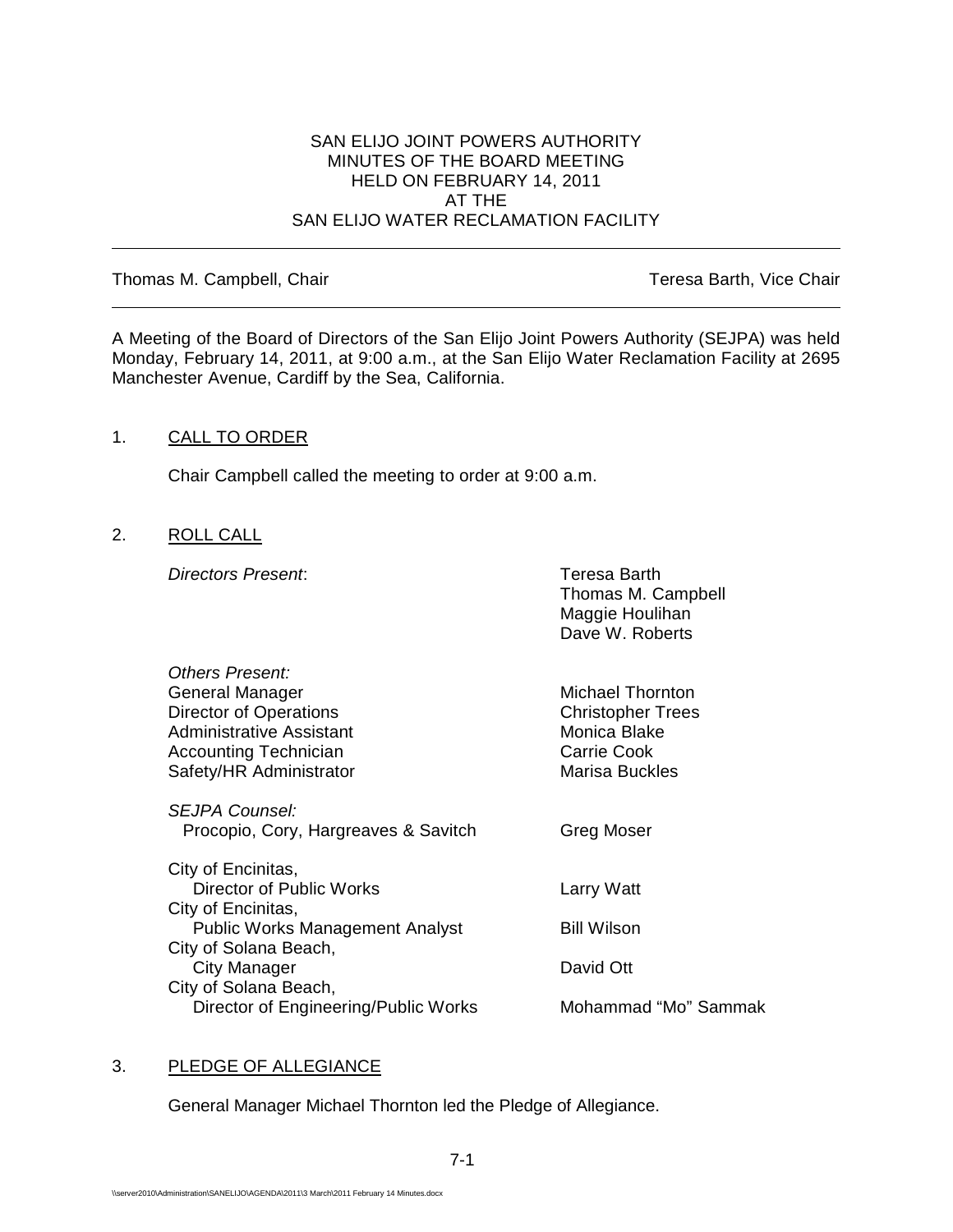# 4. ORAL COMMUNICATIONS

None

# 5. PRESENTATION OF AWARDS

General Manager Michael Thornton presented the Board of Directors with the California Water Environment Association (CWEA), San Diego Section, Safety Award for 1-25 Employees. This award recognizes agencies with high safety standards and practices. The SEJPA's safety record includes 10 years without a lost work day due to accident. He also presented the Board with the California Sanitation Risk Management Authority (CSRMA) Safety Superstar Award for 2009-10, which recognizes the SEJPA for no lost days due to injury and zero workers compensation claims.

The General Manager stated that a press release on these awards will be prepared.

# 6. CONSENT CALENDAR

Moved by Board Member Houlihan and seconded by Board Member Roberts to approve the Consent Calendar with unanimous vote of approval.

Consent Calendar:

| Agenda Item No. 7  | Approval of Minutes for the January 10, 2011 meeting                            |
|--------------------|---------------------------------------------------------------------------------|
| Agenda Item No. 8  | Approval for Payment of Warrants and Monthly<br><b>Investment Report</b>        |
| Agenda Item No. 9  | San Elijo Water Reclamation Facility Treated Effluent<br>Flows - Monthly Report |
| Agenda Item No. 10 | San Elijo Joint Powers Authority Recycled Water Program<br>- Monthly Report     |

# 11. ITEMS REMOVED FROM CONSENT CALENDAR

None

## 12. SAN ELIJO OCEAN OUTFALL 2010 ANNUAL INSPECTION REPORT

General Manager Michael Thornton reported that the annual inspection of the San Elijo Ocean Outfall has been completed. The inspection work was conducted by Merkel & Associates, Inc. between September and November, 2010. Diving staff conducted a general inspection of the outfall corridor from approximately the 100-foot depth level to the shoreline. The outfall showed no signs of spalling, rust staining, or cracking. Furthermore, the pipe joints appear to be in good condition with no signs of leakage.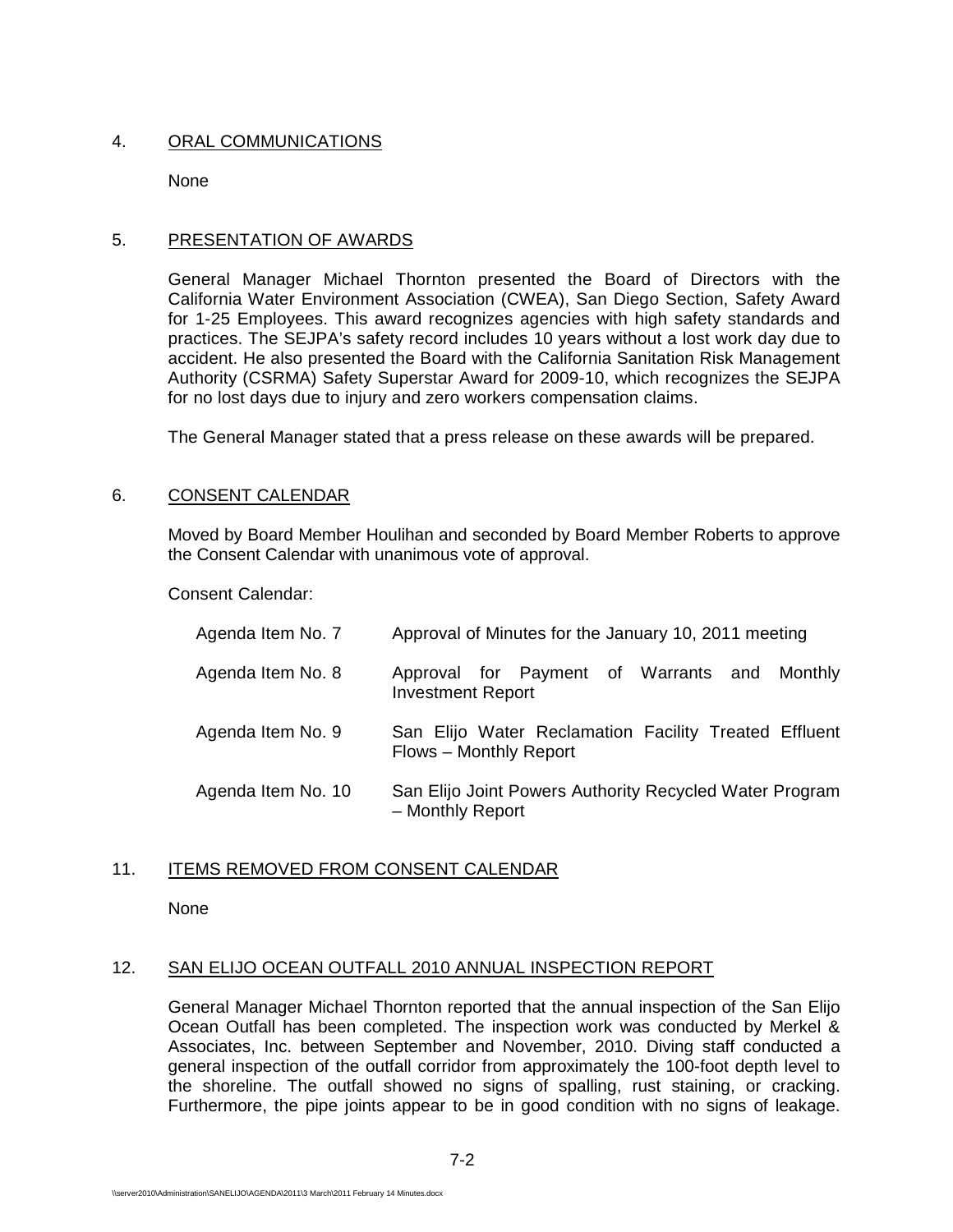Dive staff also inspected the zinc anodes that provide corrosion protection on steel access ports and on the near-shore pipe restrain system. The anodes were in good condition and have considerable remaining life expectancy where these were visible and could be inspected. Divers noted that Porthole 4 could not be located during this inspection despite considerable time and effort spent removing misplaced ballast to expose the porthole. The General Manager stated that locating this porthole will be a priority in the 2011 annual inspection so that the anode can be inspected and the porthole can be put into a regular inspection cycle with the remaining access structures. The conclusion of the inspection is that the Outfall is in excellent condition overall.

Moved by Board Member Roberts and seconded by Vice Chair Barth to:

1. Accept and File the San Elijo Ocean Outfall Year 2010 Annual Inspection Report prepared by Merkel & Associates, Inc.

Motion carried with unanimous vote of approval.

## 13. ACCEPT AND FILE – FINAL DESIGN PLANS AND SPECIFICATIONS FOR THE ELECTRICAL UPGRADES PROJECT AT THE SAN ELIJO WATER RECLAMATION **FACILITY**

General Manager Michael Thornton stated that in February 2010, the SEJPA staff prepared a request for proposals from engineering firms for the development of design drawings and construction specifications for replacing and upgrading major electrical components at the San Elijo Water Reclamation Facility. The SEJPA selected Camp Dresser & McKee (CDM) in March, 2010. The final design drawings and specifications were completed in January 2011, and the General Manager is presenting them to the Board of Director for acceptance.

As of the Fiscal Year 2010-11, the SEJPA has appropriated \$845,000 for this project, with plans to budget \$497,000 in FY 2011-12. The estimated total cost of the project is \$1.34 million. SEJPA staff has discussed this project with staff from the Member Agencies to gain agreement on the need for the project, project scope, and the funding requirement for FY 2011-12. This funding request is consistent with previous funding projections by the SEJPA to the Member Agencies for FY 2011-12 capital projects.

Moved by Board Member Houlihan and seconded by Board Member Roberts to:

- 1. Accept and File the Final Design Plans and Specifications for the Electrical Upgrades Project for the San Elijo Water Reclamation Facility prepared by CDM, Inc.; and
- 2. Authorize the General Manager to Publicly Advertise and Bid the Construction Contract.

Motion carried with unanimous vote of approval.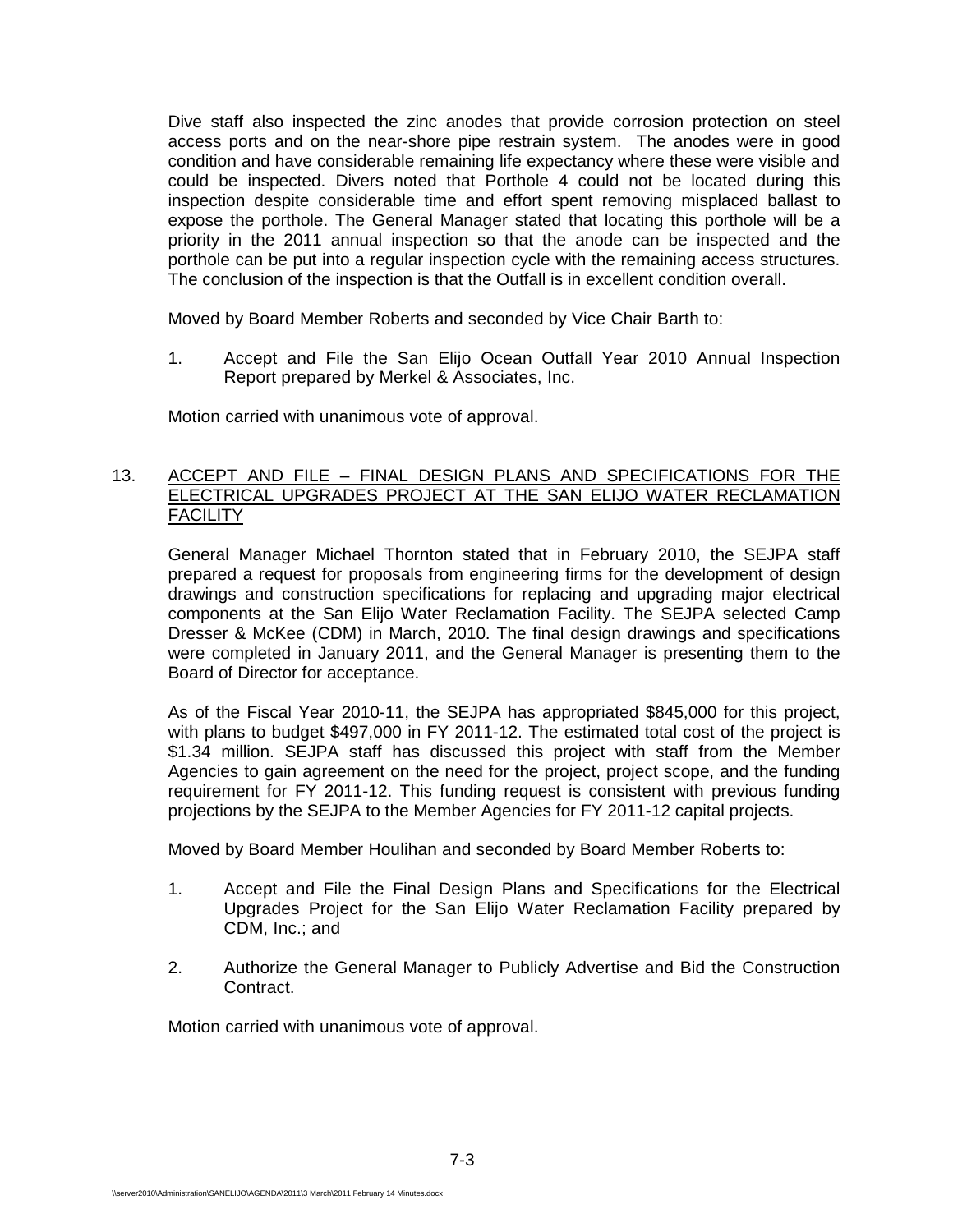# 14. ADOPT THE PROPOSED MITIGATED NEGATIVE DECLARATION FOR THE RECYCLED WATER DEMINERALIZATION PROJECT

General Manager Michael Thornton stated that in December 2009, as part of the Recycled Water Demineralization Project, the SEJPA Board of Directors adopted a Mitigated Negative Declaration (MND) by vote, to complete the CEQA process.

To comply with the State Revolving Fund (SRF) Loan Program requirements, which may be a funding source for the demineralization project, the CEQA documents must be approved by resolution. Therefore, Mr. Thornton presented Resolution 2011-06 for approval by the Board.

Moved by Board Member Roberts and seconded by Vice Chair Barth to:

1. Approve Resolution 2011-06, A Resolution of the Board of Directors of the San Elijo Joint Powers Authority Adopting the Final Initial Study/Mitigated Negative Declaration, the Mitigation Monitoring and Reporting Plan, and the CEQA Findings of Fact for the SEJPA Recycled Water Project.

Motion carried with unanimous vote of approval.

# 15. SAN ELIJO JOINT POWERS AUTHORITY MID-YEAR REVIEW OF THE FISCAL YEAR 2010-11 OPERATING BUDGET

General Manager Michael Thornton presented the mid-year analysis of the SEJPA's FY 2010-11 Budget. It is expected that overall, the SEJPA will conclude the fiscal year at or slightly below budget. Personnel and non-personnel costs will be below budgeted levels and capital outlay will be slightly above budgeted levels. Each program has designated contingency funding to address emergency issues, unforeseen repairs, or other unplanned events. At this time, it is not expected that the use of contingency funds will be required. Any funds not expended are returned to the funding agency.

The General Manager reported that overall, all of the SEJPA program expenditures are matching the budget estimates. While some individual programs have experienced unforeseen costs, the bottom line of each program is within budgeted expectations.

No action is required. This memorandum is submitted for information only.

# 16. CONSIDER APPROVAL OF AN AGREEMENT FOR JOINT LOBBYING AND COST SHARING BETWEEN THE MEMBERS OF THE NORTH SAN DIEGO COUNTY REGIONAL RECYCLED WATER PROJECT (NSDCRRWP)

The General Manager Michael Thornton reported that in 2010, the SEJPA began working collaboratively with several local water districts to examine opportunities to expand recycled water use within north San Diego County. This effort evolved into a working group of eleven governmental organizations, including cities, water districts, and sanitation districts. The NSDCRRWP includes the SEJPA, Olivenhain Municipal Water District, Leucadia Wastewater District, Carlsbad Municipal Water District, Vallecitos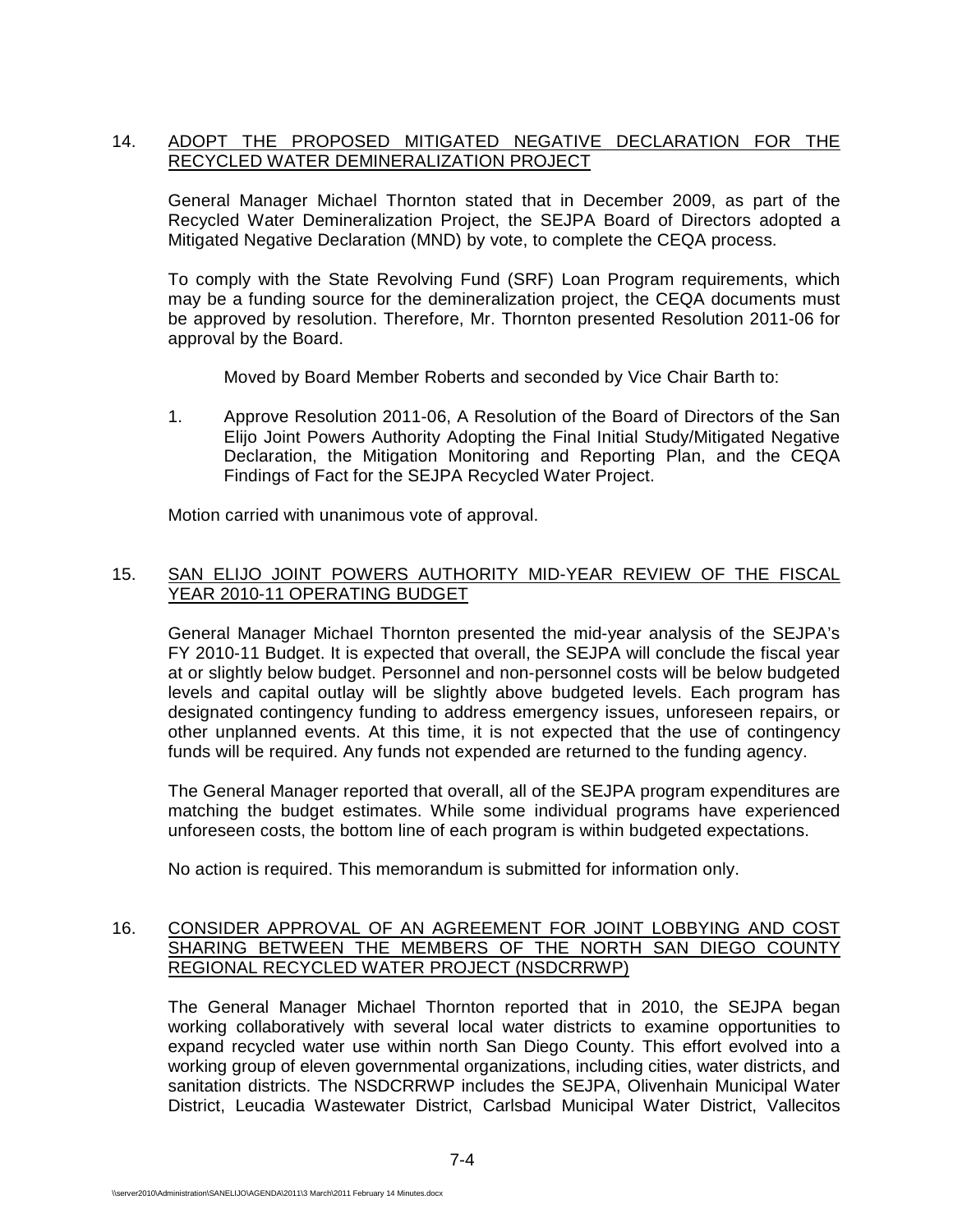Water District, Santa Fe Irrigation District, Vista Irrigation District, City of Oceanside, City of Vista, Rincon Del Diablo Municipal Water District, and the City of Escondido.

The General Manager stated that it could be advantageous the SEJPA to join with other agencies to create a lobbying group for federal funds from the Bureau of Reclamation, Title XVI. A similar effort was successful in the 1990's for acquiring \$20 million for the region, of which the SEJPA received about \$4.3 million. The proposal for the Board is to consider joining this group in an annual lobbying agreement along with the Furman Group at a cost of approximately \$12,000 per year, depending on the number of agencies that join the group.

Board Member Roberts asked to defer this agenda item for one month to allow for additional information to be collected on the strategy and approach for seeking federal funding in the current political climate. Board Member Roberts and City Manager Ott volunteered to work with the General Manager on this effort. The request was approved by all Board Members.

### 17. GENERAL MANAGER'S REPORT

The General Manager Michael Thornton reported that at the next Board meeting, he will provide the Board of Directors with a presentation on the North San Diego County Cooperative Demineralization Project. The project partners include the Olivenhain Municipal Water District (OMWD), the San Elijo Lagoon Conservancy, and the SEJPA. In 2010, the SEJPA submitted the project to the San Diego Integrated Regional Water Management Group for Proposition 84 grant funding consideration. The grant proposal received the highest rating of all submitted, and it is now waiting for final approval by the California Department of Water Resources. The General Manager stated that he invited Kim Thorner, General Manager of OMWD, and Doug Gibson, Executive Director of the San Elijo Lagoon Conservancy to attend next month's Board meeting and to speak on their components of the project.

### 18. GENERAL COUNSEL'S REPORT

None

### 19. BOARD MEMBER COMMENTS

Vice Chair Barth asked if the SEJPA has received a response from the City of Escondido on the peak flow event. General Manager Michael Thornton reported that City of Escondido staff, not city council, responded, in writing, to the first event which occurred in October, 2010. For this high flow event, it was noted that a programming error of their metering system was the main cause.

Board Member Roberts stated that the Chair of SANDAG appointed Mr. Roberts to the California Biodiversity Council. The Council's purpose is to discuss, coordinate, and assist in developing strategies and complementary policies for conserving biodiversity. Members exchange information, resolve conflicts, and promote development of regional conservation practices. The first meeting is in March.